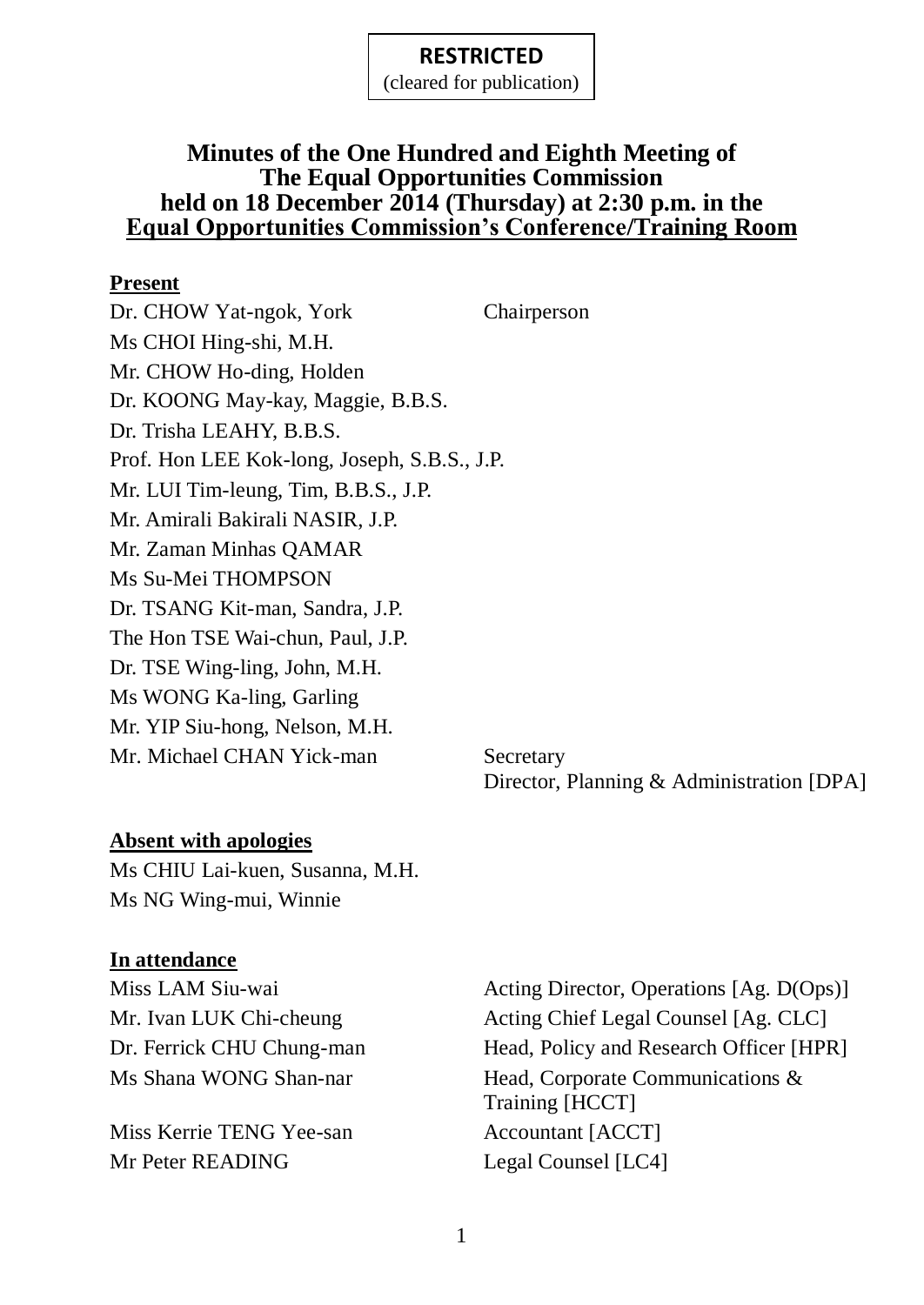(cleared for publication)

Miss Gloria YU Wai-ling Senior Equal Opportunities Officer, Administration & Personnel [SAP] Mr Robert LI Consumer Search HK Ltd. Miss Peggy WONG Consumer Search HK Ltd. For Agenda Item No. 6 only

# **I. Introduction**

1. The Chairperson (C/EOC) welcomed all Commission Members (Members) and the representatives of Consumer Search Hong Kong Limited (CSG), the external consultant (Mr Robert LI and Miss Peggy WONG) engaged by the EOC to conduct the Customer Satisfaction Survey 2014 to the 108<sup>th</sup> Meeting. Apologies for absence were received from Ms CHIU Lai-kuen, Susanna and Ms NG Wing-mui, Winnie due to clash of meeting schedules/other business engagements/out of town business.

2. C/EOC said that a press briefing would be held after the meeting in accordance with the usual practice.

3. C/EOC proposed and Members agreed to consider Agenda Item 6 on "Findings of the 2014 Customer Satisfaction Survey on EOC's Complaints Handling Mechanism" first so that representatives from CSG could leave the meeting when discussion on this item was finished.

# **II. Findings of the 2014 Customer Satisfaction Survey on EOC's Complaints Handling Mechanism**

(EOC Paper No. 29/2014; Agenda Item No. 6)

4. EOC Paper No. 29/2014 presented the key findings of the Customer Satisfaction Survey on EOC's Complaint Handling and Enquiry Service conducted for the period from 1 August 2013 to 31 July 2014 (CSS-2014). Members noted that as a regular monitoring exercise, the EOC had been conducting Customer Satisfaction Survey (CSS) annually since 2009. Following the recommendation of the Efficiency Unit of the Hong Kong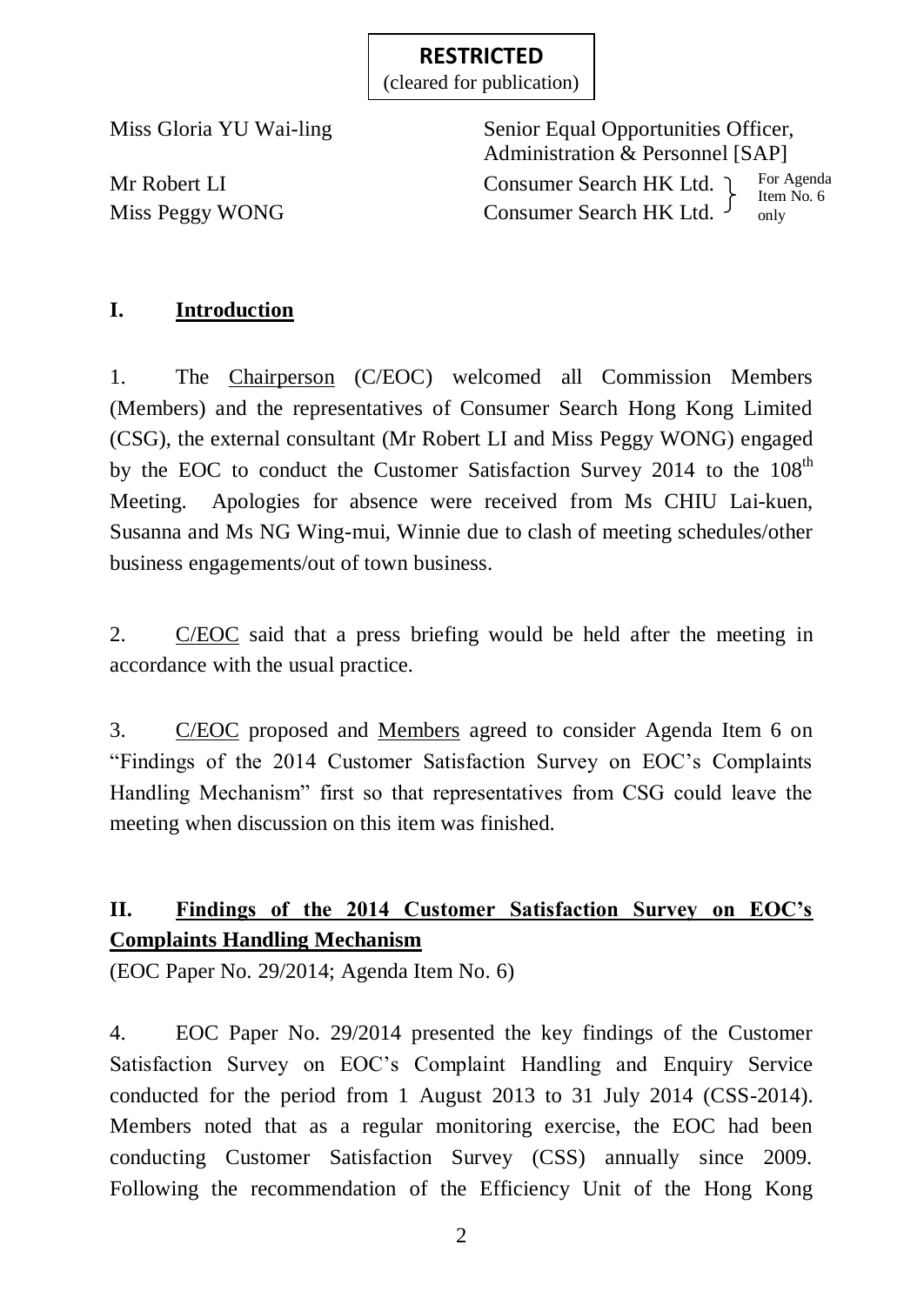(cleared for publication)

Government, the administration of the CSS has from 2011 been co-ordinated by the Planning and Administration Division instead of the Operations Division and an independent external consultant, Consumer Search Hong Kong Limited (CSG), was engaged to improve and conduct the survey. The findings of the  $CSS-2012$  were presented to Members at the  $99<sup>th</sup>$  EOC Meeting. Members at the meeting found that CSS-2012 was conducted with a high standard and the findings could be used as a baseline benchmark for comparison in future surveys. CSG was engaged again to conduct CSS-2013 as well as CSS-2014 in accordance with EOC's procurement policies and procedures. The survey report of CSS-2014 has been submitted by CSG and representatives from CSG, Mr Robert LI and Miss Peggy WONG were invited to attend this meeting to present the key findings to Members.

5. Mr Robert LI presented to Members the major highlights of the CSS-2014 including the methodology and enumeration results, key findings, suggestions for consideration and administration of future surveys. Overall speaking, there was improvement in all ratings by Complainants when compared to the CSS-2013 except in "Simplicity of Procedures" while the ratings of respondents were slightly lower compared to 2013. On enquiry service, there was an increase in all ratings compared to both CSS-2012 and CSS-2013.

### *(Mr Holden CHOW and Mr Z M QAMAR joined the meeting at this juncture.)*

6. Ag, D(Ops) said that staff of the Operations Division welcomed the report and looked forward to the findings to help improve their complaint handing and enquiry services. She also explained the difficulties staff faced in their work which included the different expectations on the case outcome from parties to complaints, the possible consequences for respondents that made it difficult for case officers to obtain information during the complaint handling process and that staff's impartiality in complaint handling and enquiry was a difficult concept to understand by clients in general. Despite these difficulties, she was happy to note that staff had done well on areas that were under their control like friendly attitude, clarity of explanation which had been reflected in the ratings in CSS-2014.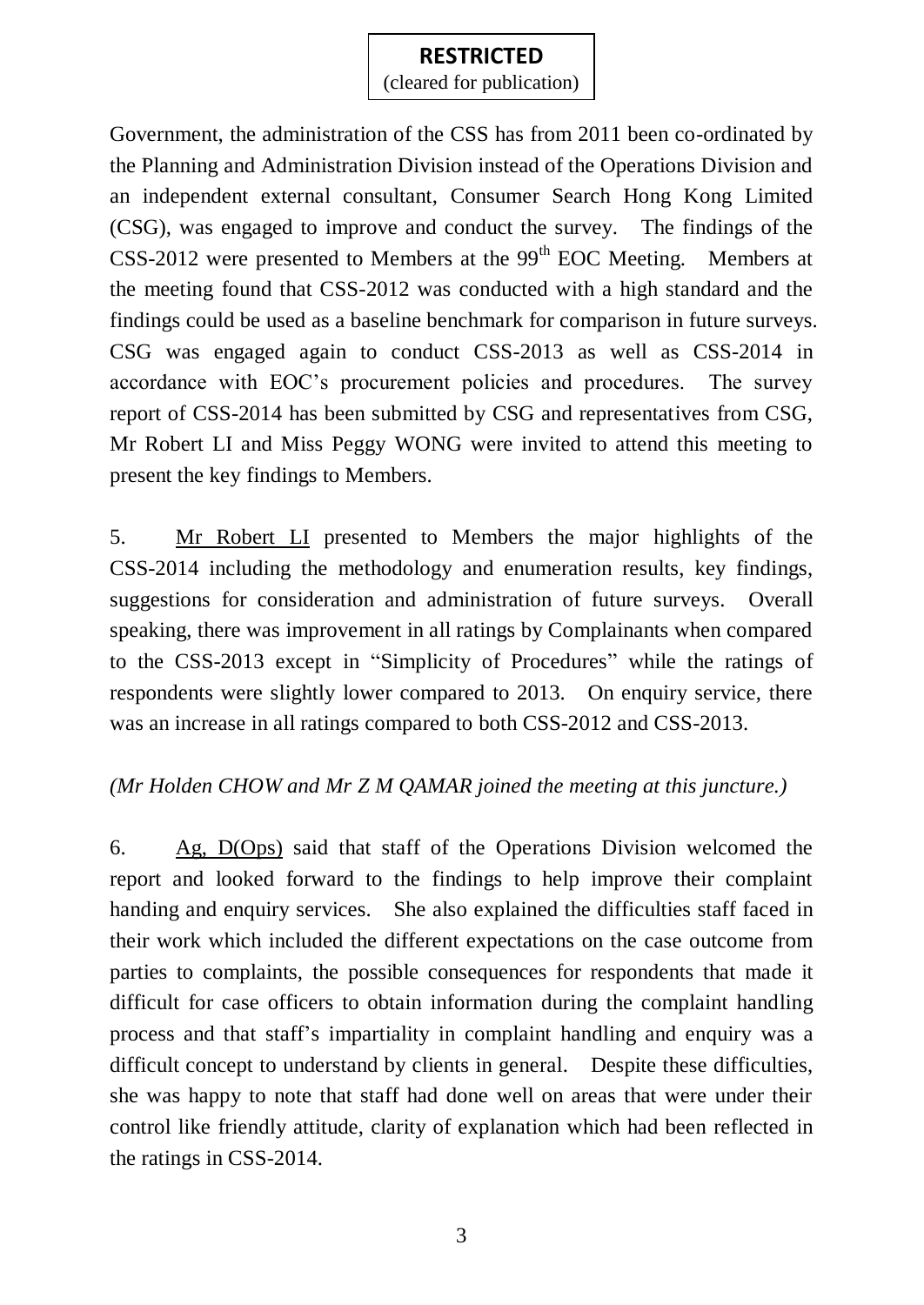*(Ms H S CHOI, The Hon Joseph LEE and Mr A B NASIR joined the meeting at this juncture.)*

7. In response to a question raised by Dr Maggie KOONG, Mr Robert LI said that all the qualitative feedback was written by the survey respondents on the questionnaires returned. Regarding the suggestion from the survey respondents that more information could be made available for reference on EOC's website such as previous cases, Dr KOONG was in support of the suggestion. However, C/EOC reminded that each precedent case had its own specific circumstances and merits, similar situations in other cases might not lead to similar outcomes.

8. In response to questions raised by The Hon Paul TSE, Mr Robert LI said that the main difference in the CSS-2014 as compared with CSS-2013 was that a few questions were added to CSS-2014 to obtain a deeper understanding of customers' views towards the service performance of the EOC and possible enhancements. Details were in Appendix 2 to the said paper.

9. Dr Trisha LEAHY commented that the CSS-2014 report was clear and easy to follow. She noted that stepwise linear regressions were conducted and it was found that case outcome was one of the critical factors affecting the satisfaction level of both Respondents and Complainants. She asked if CSG had during the analysis partialled out the variance attributable to "case outcome" to get an indication of the relative strength of this variable in relation to the other variables which were correlated with satisfaction in the regression model. Mr Robert Li replied that this had not been done. He could perform the analysis and provide the findings later.

10. Mr Tim LUI commented that human aspect was an important area in customer satisfaction. He suggested identifying areas on which staff could be further trained for service improvements from comments from clients. In response to Mr LUI's suggestion, C/EOC said that people skills was an important area for staff's further training. In addition, staff's competence would also improve through accumulation of more experience, which would also be conducive to customers' satisfaction.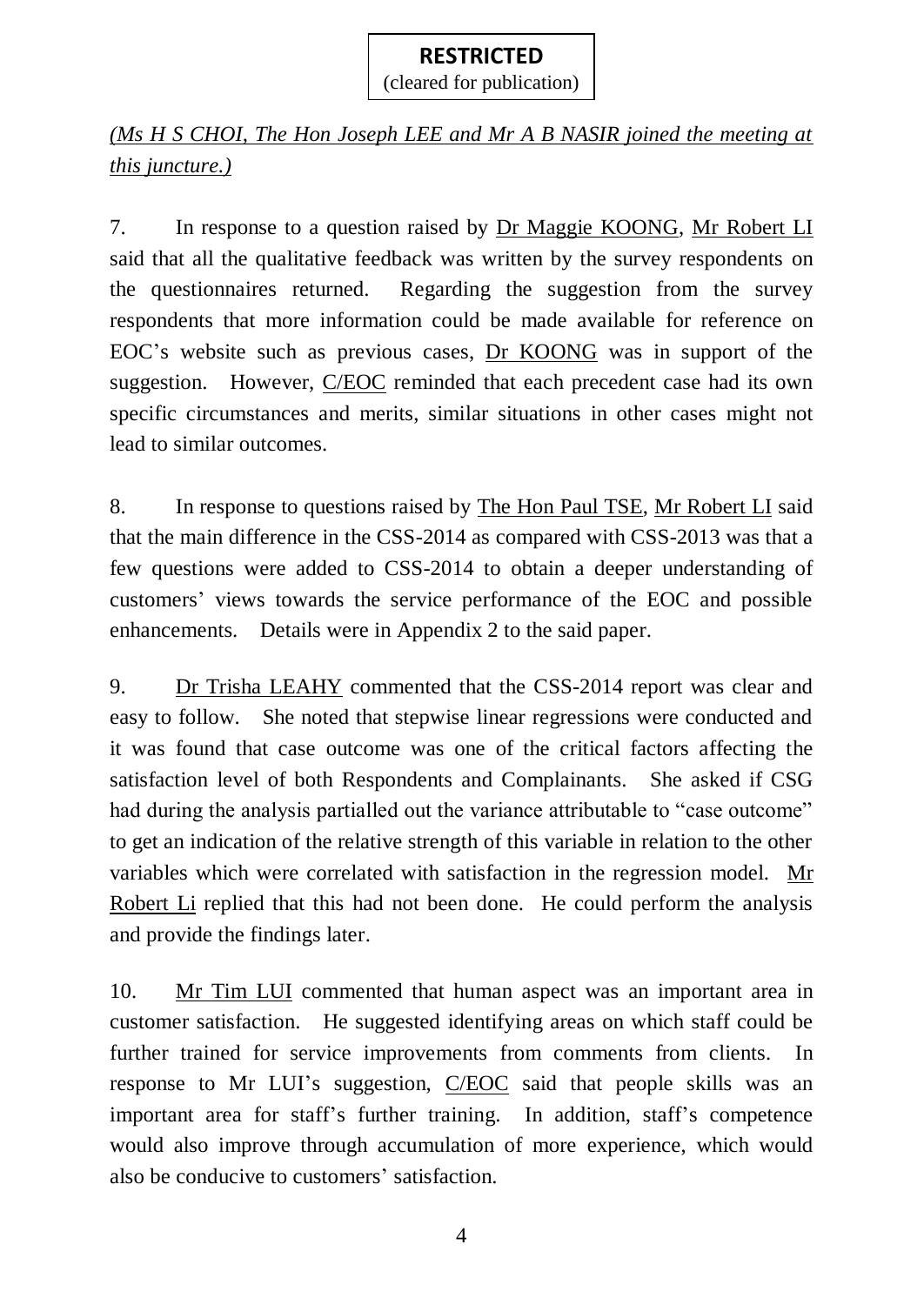(cleared for publication)

11. Dr Sandra TSANG expressed appreciation on the CSS-2014 report. For future enhancements, she suggested that the research objectives and questions could be more specifically drawn up so that more concrete suggestions could be made available for consideration.

12. In response to questions raised by Prof Hon Joseph LEE, Mr Robert LI said that there were analyses done on clients' satisfaction by ordinances. In view of the limited time available, they were not presented in this meeting but they were detailed in the full survey report. Prof LEE suggested continuous tracking of the ratings given by clients to observe the trends.

13. C/EOC thanked Members' views and suggestions expressed and thanked Mr. Robert LI and Miss Peggy WONG for their attendance. He said that it was important to make use of the survey findings to identify areas for continuous improvement. In the next year, as suggested by Members, the EOC would sharpen the research questions so that more concrete recommendations for service improvements could be identified.

### *(Mr Robert LI and Miss Peggy WONG left the meeting at this juncture.)*

[Post-meeting note: Further analysis was performed by CSG and the findings showed that customers' satisfaction with "staff competency" was the most critical factor in regard to the overall mean satisfaction rating of both complainants and respondents, where that item alone explained 81.9% and 89.2% of the variability of the overall mean satisfaction rating of the complainants and the respondents respectively. Specific to customers' satisfaction with case outcome which was highly correlated to the overall mean satisfaction rating of both complainants and respondents (as detailed in the full survey report), amongst all critical factors, results of stepwise linear regressions showed that its impact was more prominent among the complainants as it alone helped explain 7.2% of the variability of the overall mean satisfaction rating of the complainants while it alone only helped explain 0.3% of that of the respondents.]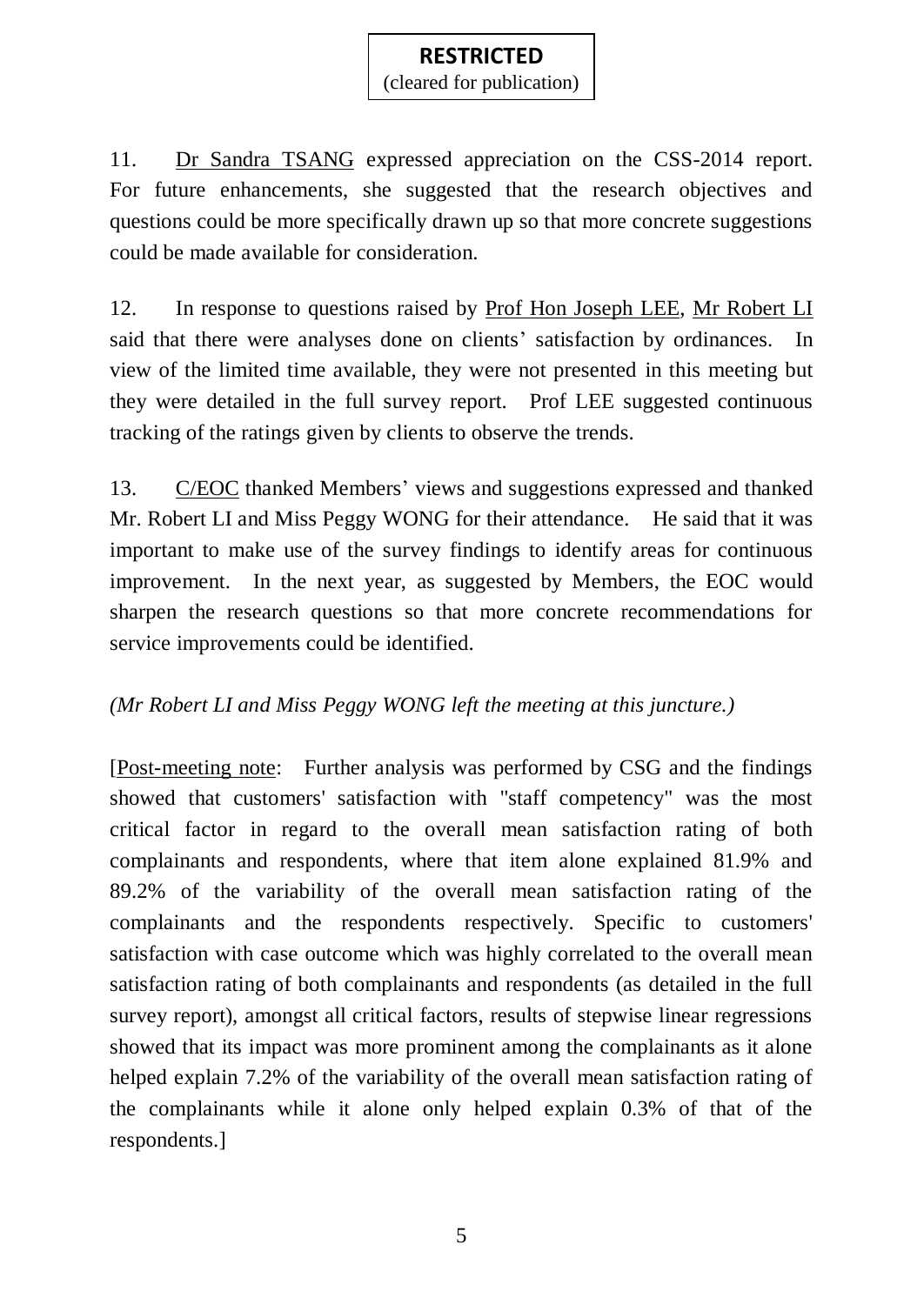# **III. Confirmation of Minutes** (Agenda Item No. 1)

14. Draft minutes of the 107<sup>th</sup> EOC Meeting issued to Members on 16 October 2014. There was one request for amendment by Ms Su-Mei THOMPSON at paragraph 42 of the draft minutes. The revised minutes had since been issued to Members on 27 October 2014. The revised minutes of the 107<sup>th</sup> Meeting were confirmed without further amendment.

# **IV. Matters Arising** (Agenda Item No. 2)

15. Members noted that matters arising from the last Meeting requiring immediate attention had been placed under the new agenda for this meeting for consideration.

### **V. New Agenda Items**

### **Progress on The Discrimination Law Review**

(EOC Paper No. 26/2014; Agenda Item No. 3)

16. Ag. CLC briefed Members the latest progress of the Discrimination Law Review (DLR) as detailed in EOC Paper No. 26/2014. Members noted that the initial three-month public consultation period started on 8 July 2014 was extended by three and a half weeks to end on 31 October 2014, given that there were quite a few requests for an extension received. After counting the number of responses received, it was noted that a total of 122,089 submissions on the DLR were received (including 27,317 in hardcopy and the rest in softcopy form). In view of the large number of responses received, temporary staff had been recruited to assist in the analysis and data entry of the responses into a comprehensive database. Five existing staff would supervise the work of the temporary staff to ensure quality. The next phase of work would include drafting and publishing a report to provide a quantitative and qualitative analysis of the responses received in the first half of 2015, and internal discussions and the drafting and publishing of a submission to the government on our findings and recommendations in the second half of 2015. Further updates and the draft reports and recommendations would be provided to Members for further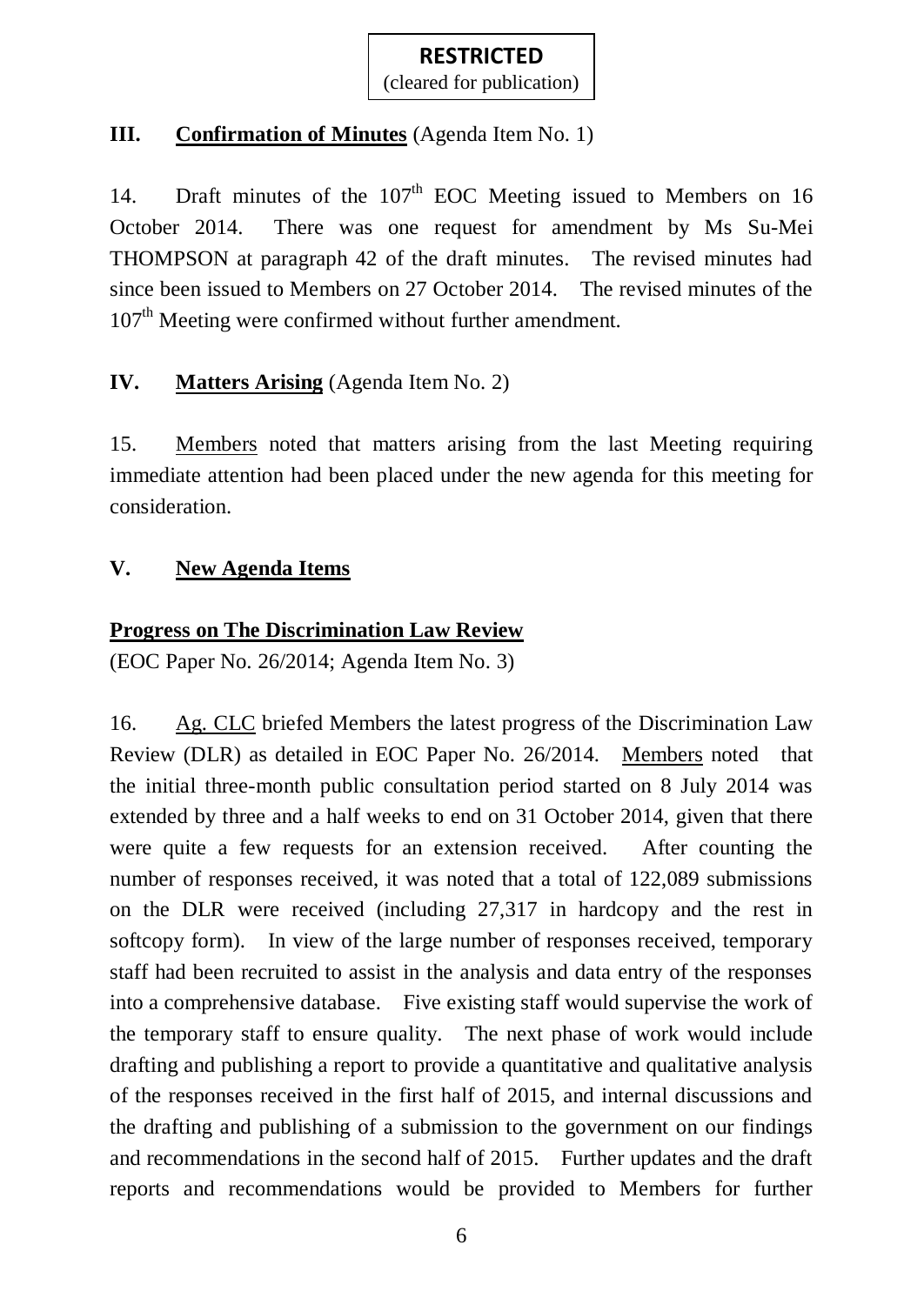(cleared for publication)

consideration in due course. C/EOC added that the large number of responses included views from more than 100 stakeholder groups/organizations as detailed in Annex to the paper.

17. In response to questions raised by Dr Sandra TSANG, Ag. CLC said that when the comprehensive database was ready, the total number of responses received from individuals as well as from groups of people sharing similar views would all be reported. From an initial glance of the submissions received, it appeared that the majority of the people provided responses shown there was not enough understanding of the current law and the proposals in the DLR.

18. Mr Holden CHOW commented that the large number of responses received reflected that the DLR was an important matter of concern by the public. He suggested allowing more time for internal discussion and review on the analysis and recommendations. He also suggested that EOC should explain to Members the mechanism of how EOC would process and analyze the enormous amount of data and responses in order to make conclusion including findings and recommendations to the government; this should be done before drafting and publishing the report in the first half of 2015. Dr Sandra TSANG said that caution should be put on the decisions made in processing the data contained in the responses to ensure their authenticity. Dr John TSE expressed that there was a lot of information in the DLR. He opined that it would be better if the information could be released in phases to facilitate public's understanding.

*(Dr Maggie KOONG left the meeting at this juncture.)*

19. C/EOC thanked Members' views and suggestions provided. When the analysis of the responses received was done and recommendations on legislative amendments were ready, Members' views would be sought by phases. Members could provide their views on the methodology of the analysis adopted as well as the legislative changes to be proposed.

20. Members noted EOC Paper No. 26/2014.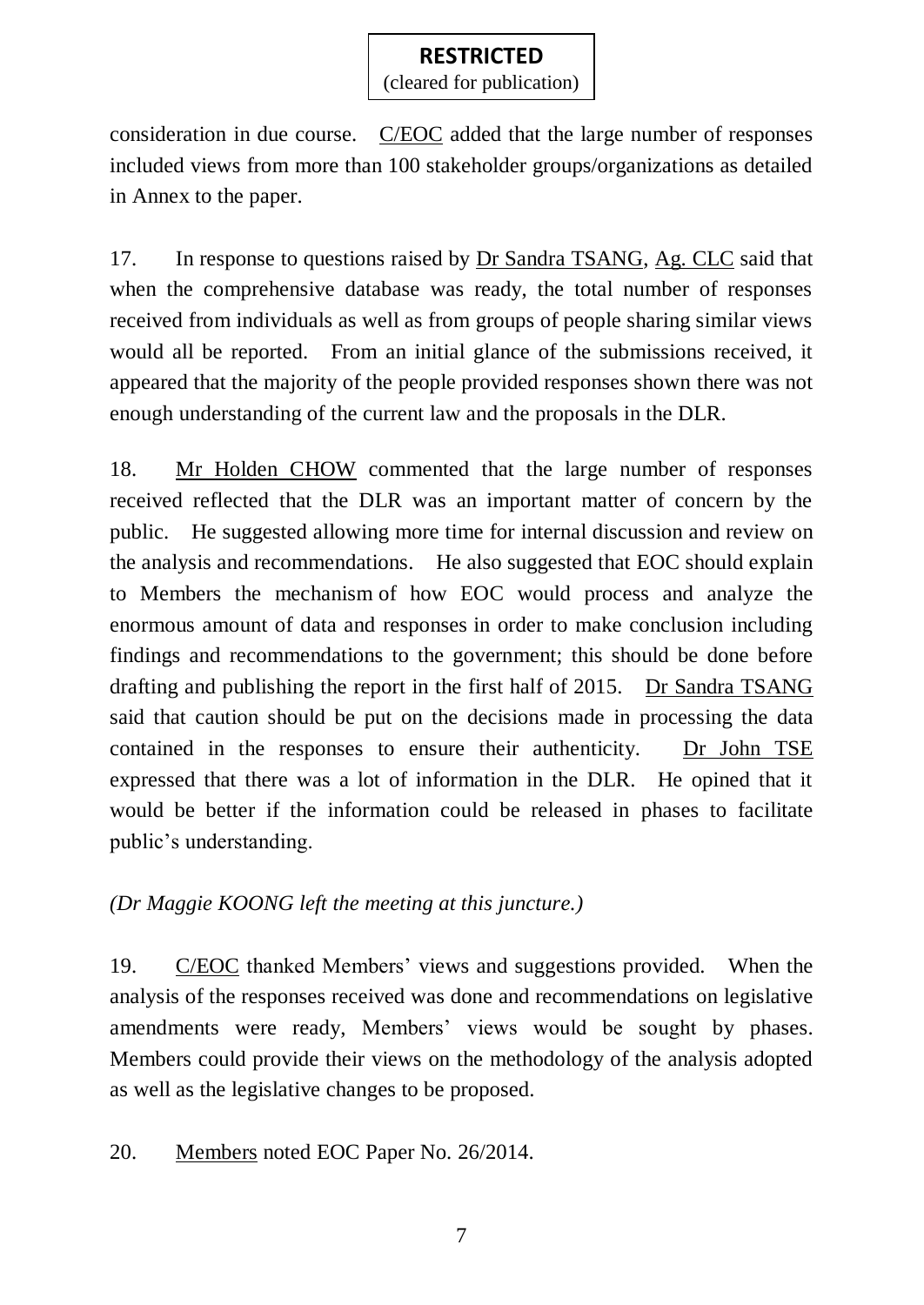(cleared for publication)

*(LC4 left the meeting at this juncture.)*

# **Progress Report on Feasibility Study on Legislating against Discrimination on the Grounds of Sexual Orientation, Gender Identity and Intersex Status**

(EOC Paper No. 27/2014; Agenda Item No. 4)

21. HPR highlighted the salient points contained in EOC Paper No. 27/2014 to Members. Members noted that the Feasibility Study on Legislating against Discrimination on the Grounds of Sexual Orientation, Gender Identity and Intersex Status ("the Study") was to be conducted in 3 phases including three public forums, a number of focus groups meetings and a territory-wide telephone survey of representative sample of 1,000 people aged 18 or above. A dedicated website promoting public understanding on the Study's purpose and content, offering quick and easy access to essential information about the Study was launched in June 2014. The three public forums were held as scheduled on 29 June, 30 August and 27 September 2014. After the dedicated website had served its purpose, it stopped operating on 30 November 2014. The Research Team was currently conducting focus groups meetings to collect views of key stakeholders including LGBTI people, representatives from religious groups and parent groups. A total of 23 focus groups meetings were scheduled to be completed by the end of December 2014. The draft questionnaire for the last phase was being considered. The report of the Study was expected to be ready for Members' consideration in the second quarter of 2015.

### **EOC Annual Forum 2014 – Post-event Review**

(EOC Paper No. 28/2014; Agenda Item No. 5)

22. Members noted EOC Paper No. 28/2014 which included the increase in the number of participants compared to the 2013 Annual Forum, and the suggestions for improvement in organizing future forums.

23. Among the feedback received a great majority considered that the forum could enhance EOC's communication with stakeholders and also viewed that the EOC should continue to organize similar forum in future.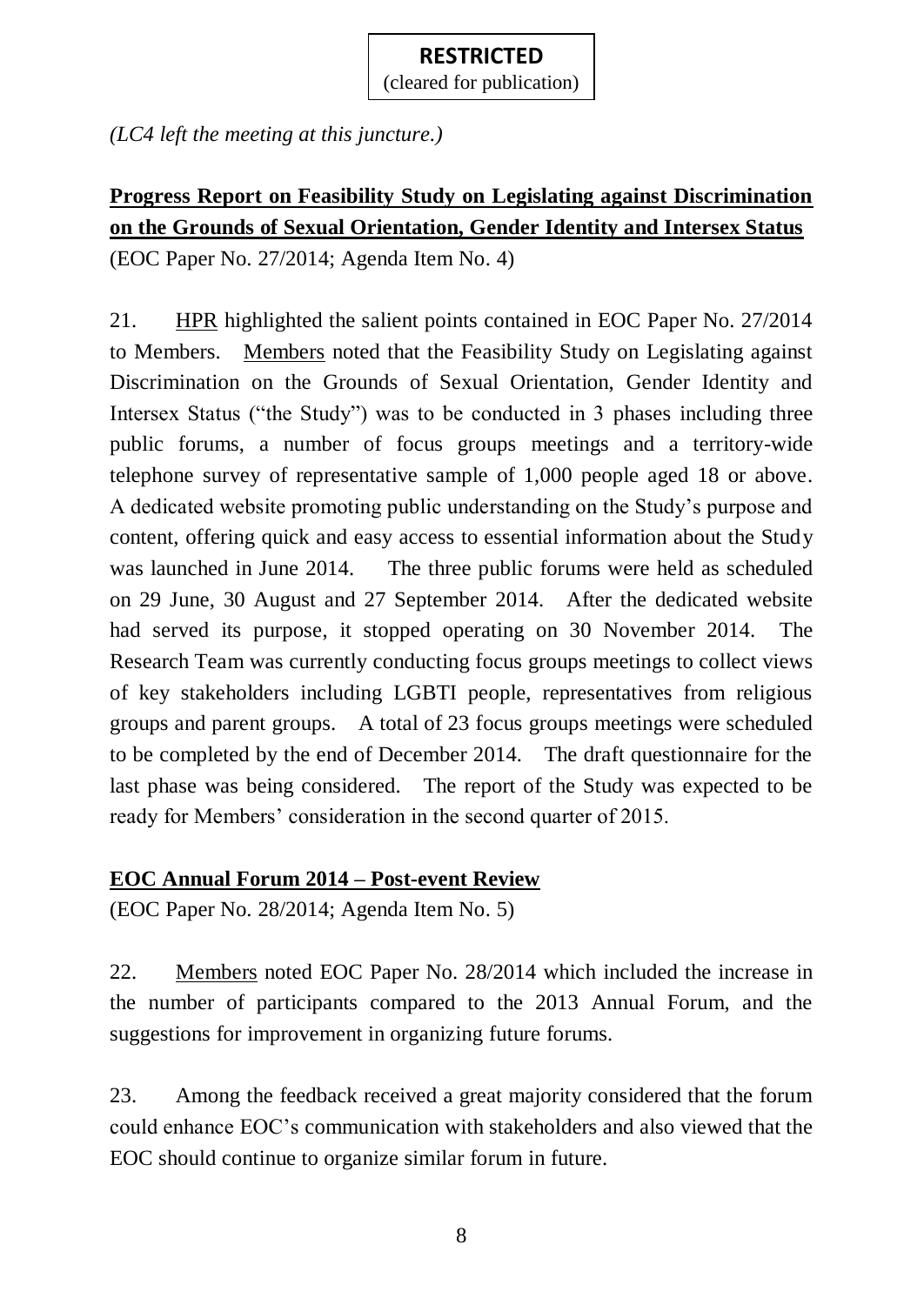# **Resolution by EOC Members on using the term "EOC Board"**

(EOC Paper No. 30/2014; Agenda Item No. 7)

24. EOC Paper No. 30/2014 was to seek Members' approval and consent to the proposed resolution on using the term "EOC Board" to mean the same as Equal Opportunities Commission (EOC) in all EOC's official documents including but not limited to various meeting minutes. DPA explained the background to the proposal.

25. Mr Holden CHOW expressed that he was in support of the proposal. However, consideration should be given to stick to using one term in future to avoid possible confusion. In reply, C/EOC said that the two terms "Members of the Equal Opportunities Commission (EOC)" as stipulated in Section 63 of the Sex Discrimination Ordinance and the "EOC Board" were actually referring to the same governing body. The term "EOC Board" was quite often used at EOC meetings which carried the same meaning as Members of the Equal Opportunities Commission. The proposal was in effect a formality which would not affect the power of the EOC.

26. In response to a question raised by Dr John TSE, C/EOC replied that the proposed resolution was in English with a Chinese translation.

27. Members agreed to the proposed resolution as stated in EOC Paper No. 30/2014. The resolution was signed by C/EOC, Mr A B NASIR and Dr John TSE at the meeting.

# **Reports of the Legal & Complaints Committee (LCC), Community Participation & Publicity Committee (CPPC), Policy and Research Committee (PARC) and Administration & Finance Committee (A&FC)**

(EOC Paper No. 31/2014; Agenda Item No. 8)

28. Members noted EOC Paper No. 31/2014.

# **Chairperson's Quarterly Report**

(EOC Paper No. 32/2014; Agenda Item No. 9)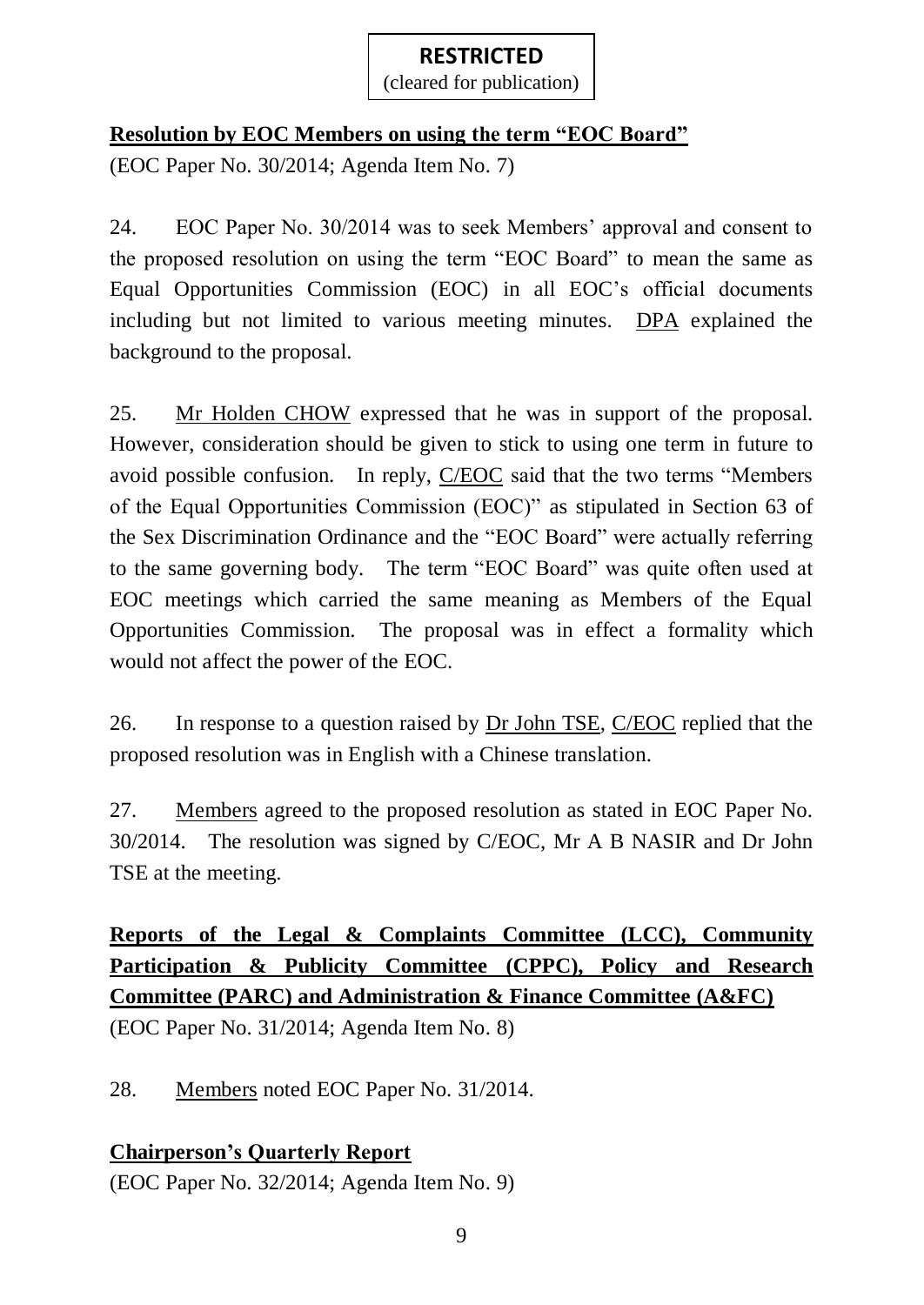(cleared for publication)

29. EOC Paper No. 32/2014 presented to Members the Chairperson's second quarterly report. C/EOC highlighted to Members the salient points contained in the paper, in particular the position statements issued in the past quarter on topical and controversial issues for Members' information and attention.

### **Report on the Review of EOC Staff and Functional Structure**

(EOC Paper No. 33/2014; Agenda Item No. 10)

30. At the  $105<sup>th</sup>$  EOC Meeting, Members were informed that the EOC would conduct a comprehensive review of its structure aiming at improving its efficiency and enhancing its capacity facilitating it to meet the great variety of challenges facing the EOC and taking forward the strategic priorities as agreed by the EOC Board. A full review has been completed and the proposed changes and recommendations were detailed in EOC Paper No. 33/2014. C/EOC presented to Members the details contained in the paper.

# *(The Hon Paul TSE left the meeting at this juncture.)*

31. Members noted that the proposed changes and recommendations had been brought to the Administration and Finance Committee's attention informally after its November 2014 meeting and communicated to EOC staff two days before this meeting. The major recommendations included the creation of a Chief Operations Officer (COO) post at D3 level to oversee the administrative and operational matters and to strengthen the governance of the EOC (this was also a recommendation in the Report No. 52 of the Director of Audit and supported by the CMAB); re-grouping of the Training and Consultancy function and the Policy and Research function under a Director (Policy, Research & Consultancy) for better synergy; and renaming of the Operations Division to Complaints Services Division, the Corporate Communications Unit to Corporate Communications & Advocacy Unit and the Planning & Administration Division to Corporate Planning & Services Division to better reflect their scope of work after the restructuring.

32. Members noted that full recurrent budget for the COO post would be provided by the Government, as previously agreed. The actual staff number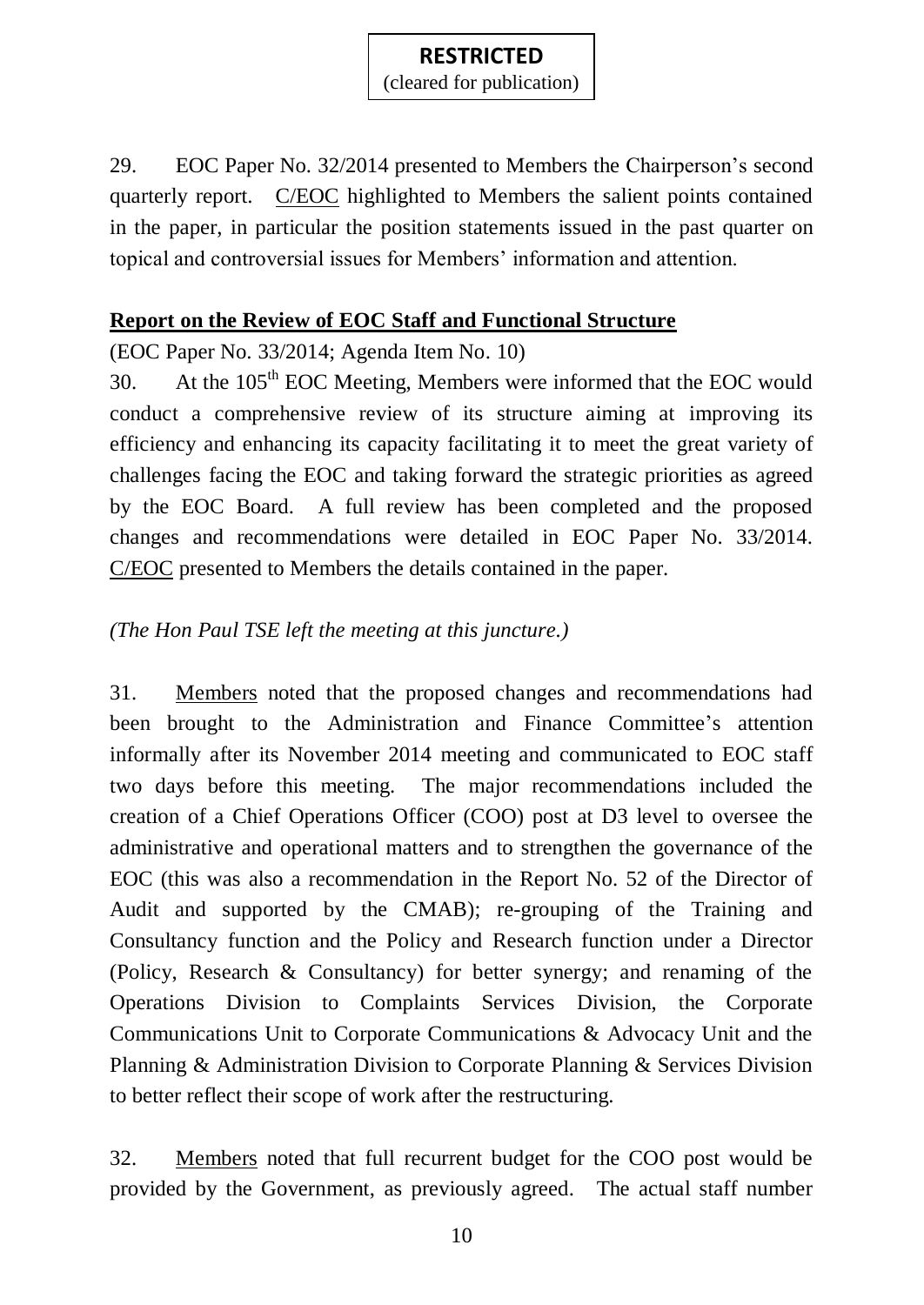(cleared for publication)

and levels in each function and areas of collaboration between divisions were now under active consideration with inputs from the functional heads. There would be some changes in staff duties and postings as a result. The new structure should not result in additional overall staff cost. Focus groups comprising staff and management staff would be set up to provide suggestions in taking the initiatives forward. Members also noted that no staff would be made redundant due to the restructuring and posts of time-limited staff would also be reviewed subject to service need, good performance and funding.

33. In response to a question raised by Mr Holden CHOW, C/EOC replied that there was no requirement to seek funding approval from the LegCo regarding the creation of directorate posts. Prof Hon Joseph LEE suggested the Office to document more clearly the improvements in EOC's governance and capacity to perform its functions from the restructuring. In response to questions raised by Dr Trisha LEAHY and Ms Garling WONG, C/EOC said that there would be some changes to the terms of reference of the current EOC Committees if the proposed structure was confirmed; however, the staffing support to the Committees would remain the same after the re-structuring. Dr Sandra TSANG, Dr Trisha LEAHY, Mr AB NASIR, Mr ZM QAMAR and Ms Su-Mei THOMPSON also provided suggestions on the names of the new Divisions and Units including a suggestion for all functions to be named as Division to ensure consistency. The suggestions would be given consideration by the Office.

34. Members in general supported the proposed structure. C/EOC advised that CMAB would be informed of EOC's new organizational structure. Pending the recruitment of the new and vacant posts, the current acting appointments would continue.

*(EOC Staff were excused at this juncture.)*

35. Members discussed the implementation of the revised structure and the method of recruitment for the newly created positions. It was decided that all the newly created positions would be filled by open recruitment. The tentative date for completion of the restructuring exercise would be 1 April 2015.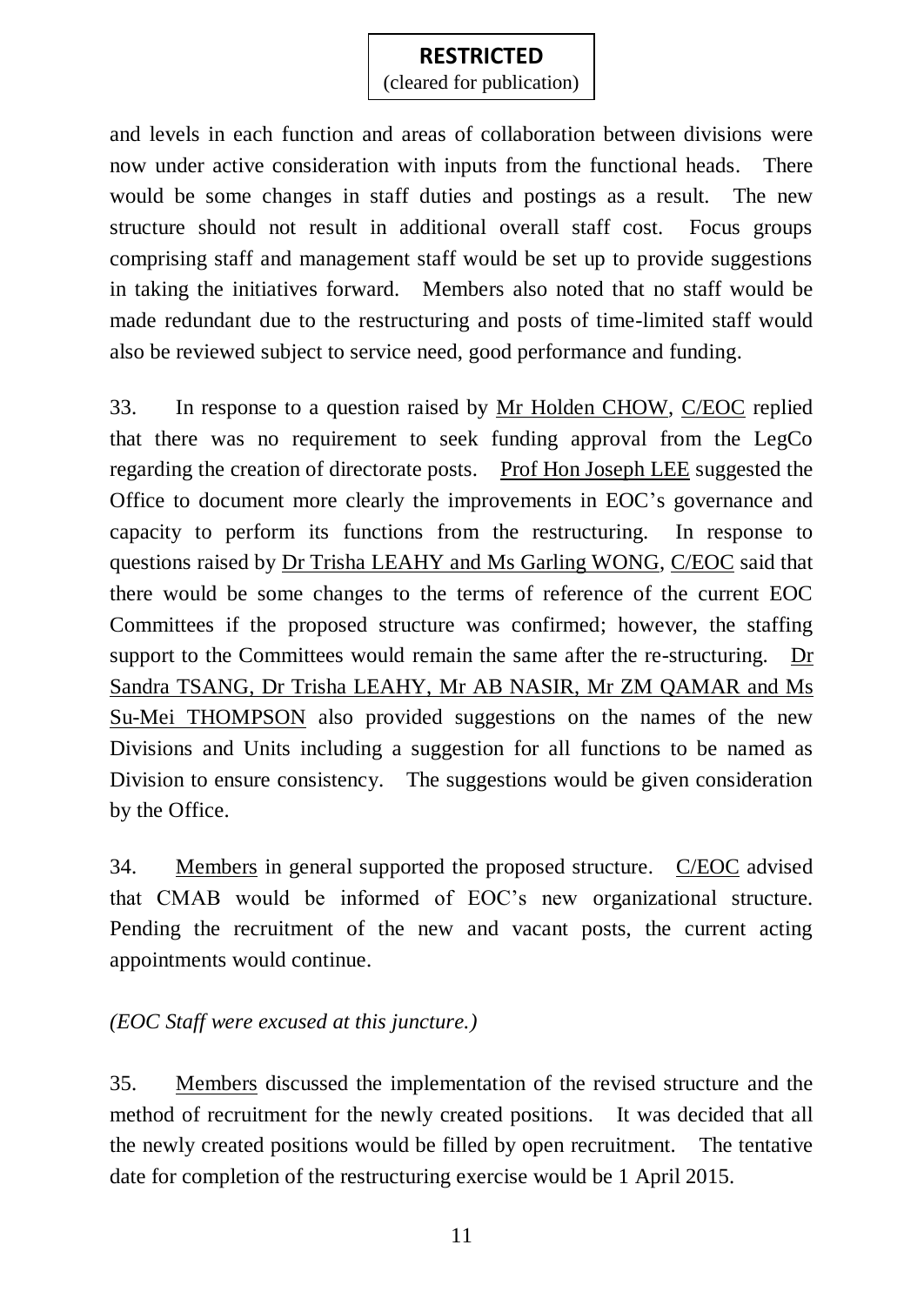*(EOC Staff re-joined the meeting at this juncture.)*

# **Report of EOC's Financial Position as at 31 October 2014**

(EOC Paper No. 34/2014; Agenda Item No. 11)

36. ACCT highlighted to Members the EOC's financial position as at 31 October 2014 as contained in EOC Paper No. 34/2014.

*(Dr Sandra TSANG and Mr Z M QAMAR left the meeting at this juncture.)*

37. Members noted that the actual and estimated expenditures for the year 2014/15 were being closely monitored. As at 31 October 2014, it was estimated that there would be a surplus of \$3.16M still available for use in 2014/15 and for committing programmes or services in 2015/16 or after. The surplus was mainly due to savings from staff costs and fund release from Funding Programme of Research Projects on Equal Opportunities. After taking into account the estimated surplus transferred to the reserve (\$3.16M) and the development cost of HR & Payroll System (\$0.4M), the estimated balance of reserves as at 31 March 2015 was \$22.86 which was \$2.42M below the estimated reserve ceiling of \$25.28M. The financial position of the EOC was sound and healthy.

# **Tentative EOC Meeting Schedule for 2015**

(EOC Paper No. 35/2014; Agenda Item No. 12)

38. Members noted the tentative meeting schedule for 2015 as contained in EOC Paper No.  $35/2014$  and the revised meeting date for the coming  $(109<sup>th</sup>)$ Meeting as tabled. The 109<sup>th</sup> EOC Meeting date was revised and scheduled for **Thursday, 19 March 2015**.

# **VI. Any Other Business**

# **Oral Statement by Ms Su-Mei THOMPSON at the CEDAW Meeting**